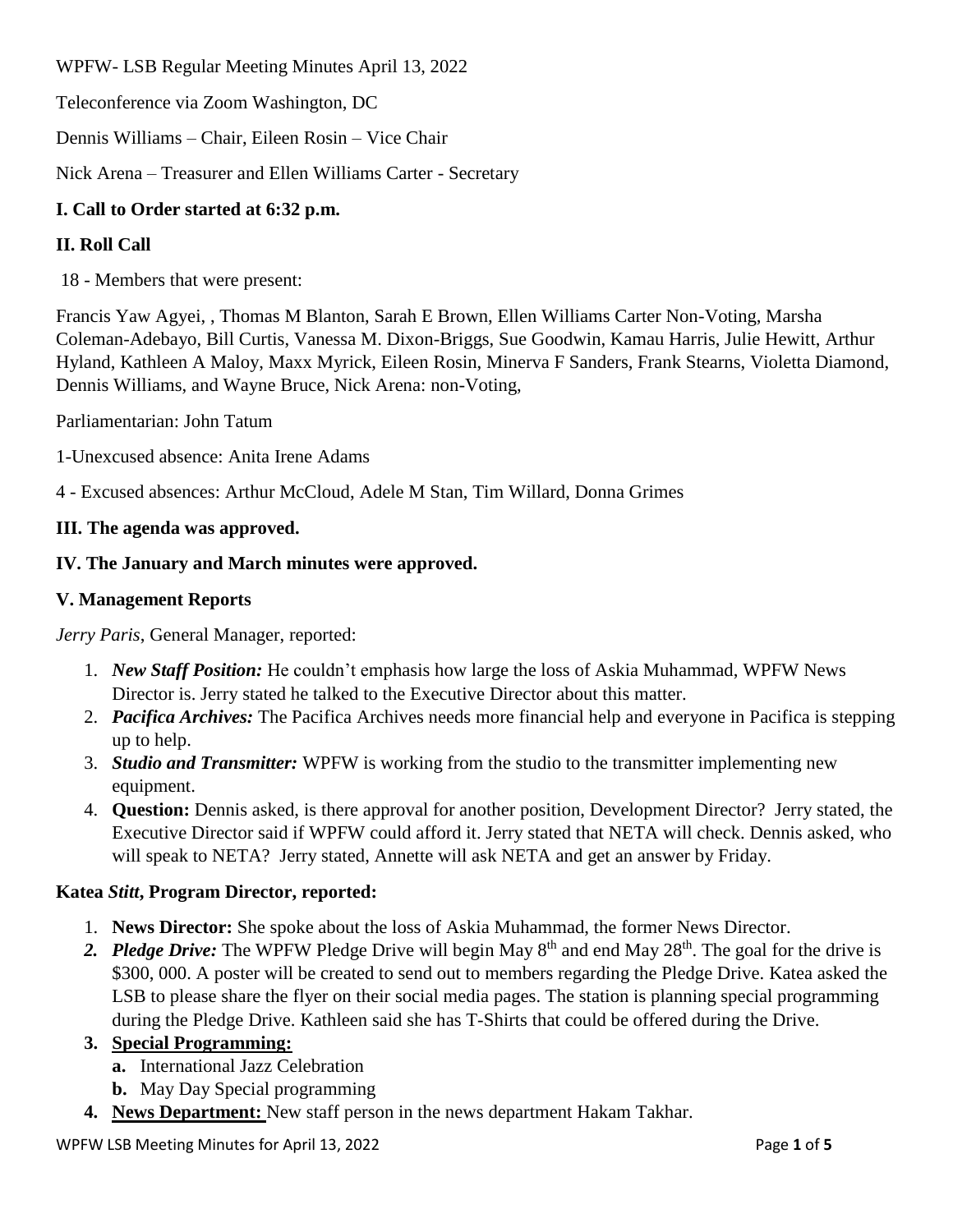# **VI. Finance Committee Report (***submitted a written report: See Attachment A, page 4)*

## **Nick Arena stated:**

There is \$123,000 in the bank as of 3/31/22. We are still behind in the budget as it pertains to major donors. The Development Director position was not added to the budget for 2022. The budget would need an adjustment.

### **VII. Programming Committee**

Sabooh presented a report for the LSB show:

Bill Curtis will give the LSB meeting update during the April 29, 2022 LSB show. A presentation will be given on Roberts Rules by Ted Weisgal, a professional parliamentarian who has written a book on the subject. In addition, Ms. Cooper, mother of Kwamena Ocran, will give an update about the lawsuit against the Gaithersburg police for killing her son.

### **VIII. Community Outreach Committee**

Minerva stated that the Community Outreach Committee is continuing to work on the following exciting ideas:

- 1. A WPFW Newsletter: Art interviewed Von Martin, programmer for the WPFW show Caribbeana, for the newsletter and presented a draft to the committee.
- 2. WPFW bus trip to Cambridge, MD, Harriet Tubman Museum and Educational Center July 16, 2022
- 3. Blues Festival August 20, 2022
- 4. 5K walk
- 5. Musicians perform music and LSB members will pass out information about WPFW and the Pledge Drive
- 6. An Anacostia Skate party

## **IX. Communication Standards and Enforcement Committee**

Frank and Bill met with the Eileen. They discussed what the committee's role is.

## **X. PNB Report**

#### *Julie stated:*

- 1. Kudos to Vanessa. She served on the Personnel Committee that was responsible for hiring the new Executive Director, Stephanie D. Wells. She has the expertise to do the job.
- 2. Since WPFW is a minority station it will get a big chunk of the CPB funds.
- 3. WPFW Delegates are needed to serve on the PNB committees. We need to represent so our voices are heard.

#### **XI. Community Comment**

*Carol* from KPFA shared information about three stations, KPFT, WBAI and KPFK. She appreciates the news that WPFW presents. She shared her thought on why WPFW and KPFA are successful:

- 1. Great station managers
- 2. Programming Outreach presenting programming that listeners will pay for
- 3. News programming and Democracy Now

C*erene* thanked WPFW for reviving the station. She appreciates the news programming. Congratulations for being in the black.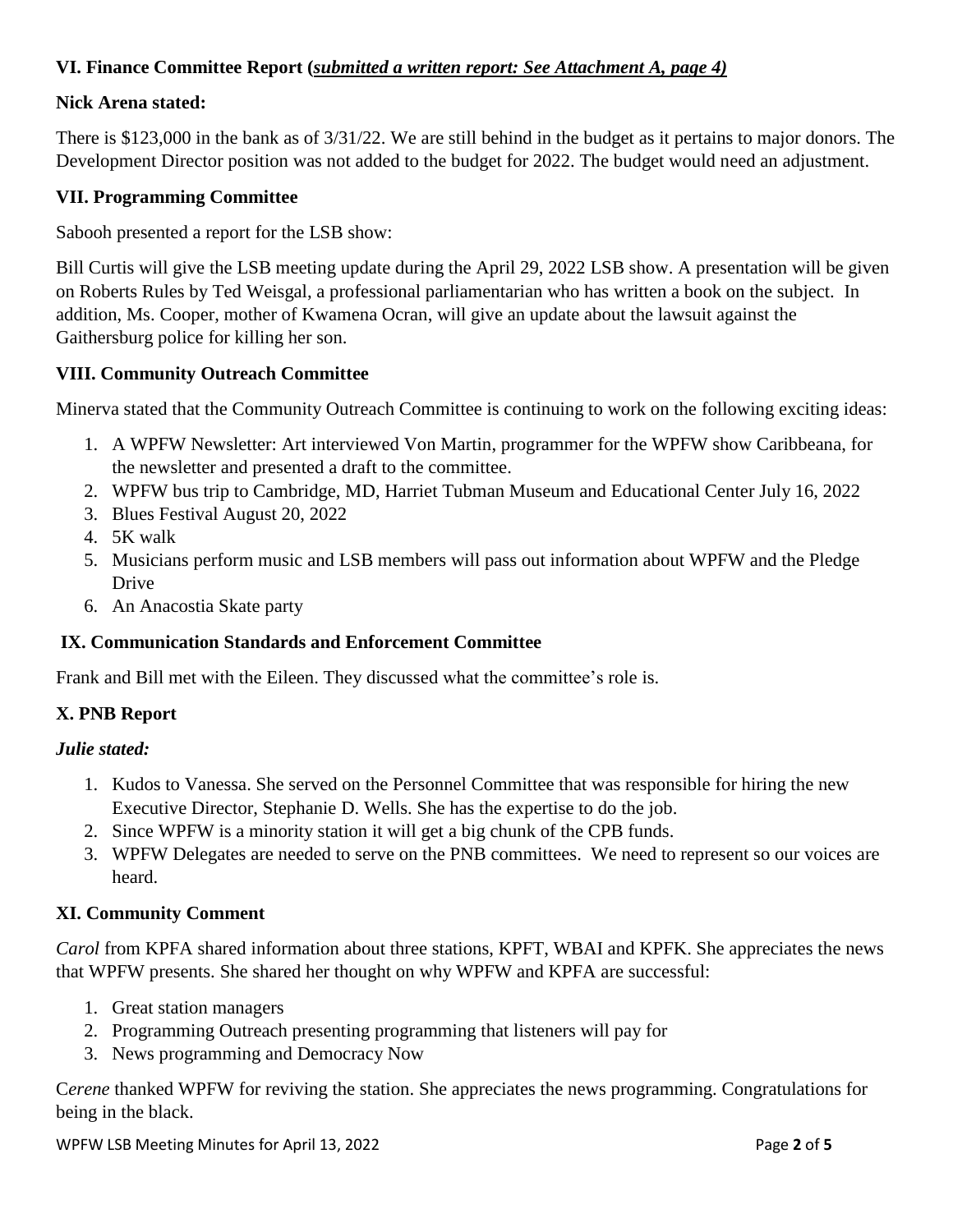Violetta volunteer to serve on the PNB Governance committee or Programming committee.

## **XII. Evaluation Committee** (**submitted a written report: See Attachment B, page 5)**

Dennis reported that the Evaluation committee:

- **1.** Sent the General Manager and Program Director a Self-Evaluation. They requested that the evaluations be returned by end of the day on Friday.
- **2.** Is considering developing an instrument for individual paid staff to evaluate the General Manager and develop an instrument, that by lottery, a sample of volunteer programmers will evaluate the Program Director.

### **XIII. Unfinished Business**

- 1. Development Director Position: A work in progress
- 2. Suppository for Documents: A work in progress

#### **XIV. New Business**

No new business

### **XV. Action Items/Agreements Summary**

### **Chair, Dennis Williams' report:**

- 1. Working with management to get a new staff delegate there has been no interest.
- 2. Met 3 weeks ago with two other Pacifica station chairs KPFK and WBAI. They will meet on a monthly bases.
- 3. Is in touch with the leadership of WPFW CAB.
- 4. Contacted the Local election supervisor; however, received no response.

#### **Action items**

- 1. WPFW delegates needed for the PNB committees: Governance, Elections, Audit and Programming
- 5. Evaluation committee assessment of documents for Management evaluation.
- 6. Hiring a Development Director

## **XVI. Adjourned the regular meeting at 9:37p.m.**

Dennis Williams, Chair adjourned the meeting

Minutes submitted by: Secretary, Ellen Williams Carter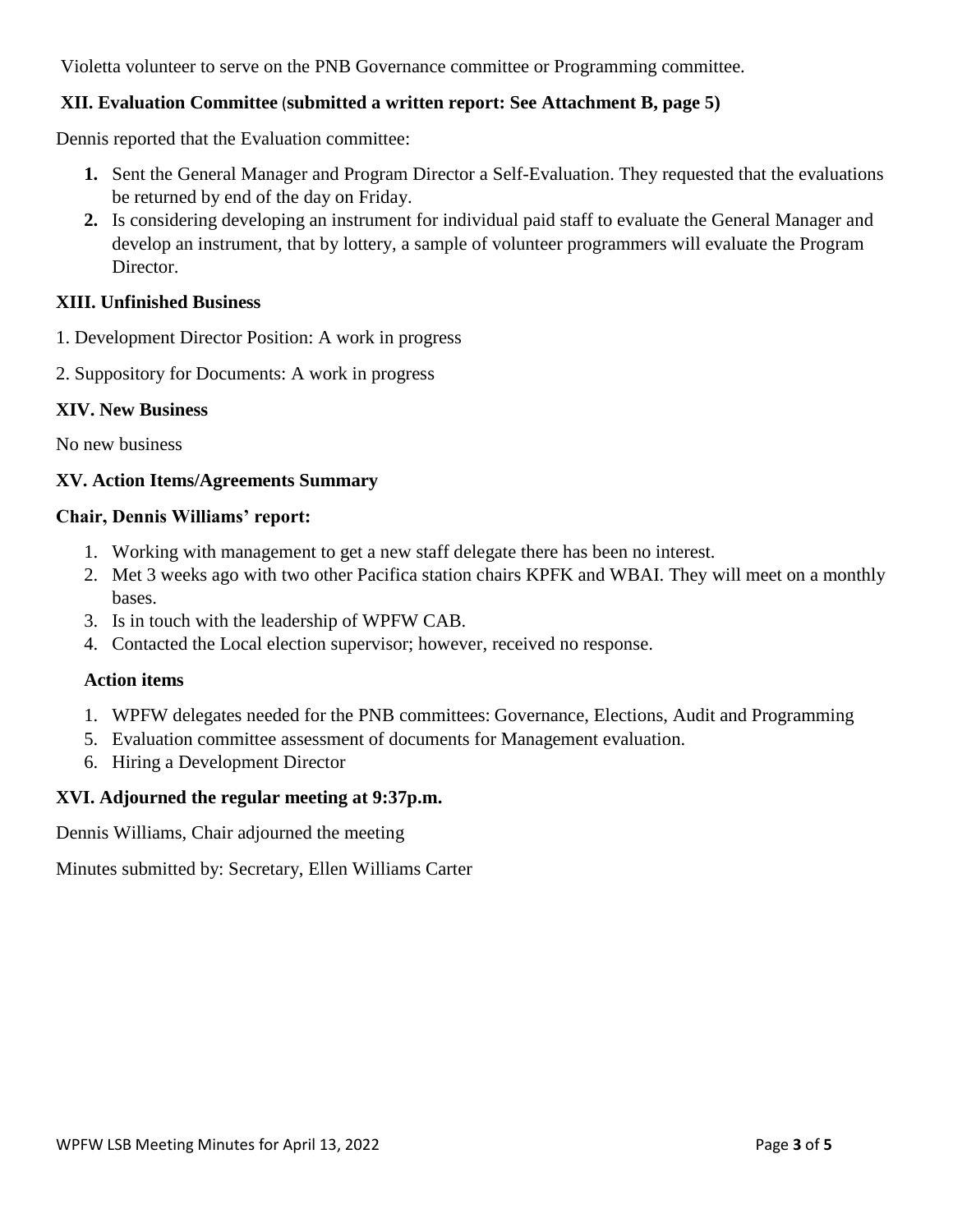# **Attachment A**

WPFW Finance Committee Report – Monday, April 11, 2022

1. Station Cash Flow Update: Bank Balances were over \$123K as of 3/31/2022. The next Pledge Drive is targeted to begin on May 8. The goal is \$300K. Additional major donor gifts are needed expected May thru July. Off-air and other types of fundraising are still needed due to shortfalls in 2019 and 2020.

2. FY 2022 and Expense Updates: PNO estimates that WPFW past due Central Services payments for FY19-20 are approximately 170K. WPFW was one of the only stations to exceed it's FY2021 Budget and consistently pay its bills. Thru 3/31/2022 the Station is approximately \$127K behind its FY2022 Budget. This is largely due to the lack of budgeted major donor income (\$125K) and lack of Central Services payment credits (\$12K).

| <b>WPFW FY2022</b>      |                         |                       |
|-------------------------|-------------------------|-----------------------|
|                         | <b>Budgeted Income</b>  | <b>Actual Income</b>  |
| October                 | 224,442                 | 253,707               |
| November                | 97,130                  | 49,873                |
| December                | 167,533                 | 209,875               |
| January                 | 130,797                 | 89,500                |
| February                | 178,392                 | 217,635               |
| March                   | 211,000                 | 102,924               |
| YTD total               | 1,009,294               | 923,514               |
| <b>Difference</b>       |                         | (85,780)              |
|                         | <b>Budgeted Expense</b> | <b>Actual Expense</b> |
| October                 | 132,194                 | 159,116               |
| November                | 147,456                 | 116,059               |
| December                | 137,582                 | 144,841               |
| January                 | 126,235                 | 149,055               |
| February                | 130,521                 | 150,271               |
| March                   | 139,284                 | 135,953               |
| YTD Total               | 813,272                 | 855,295               |
| <b>Difference</b>       |                         | 42,023                |
| <b>Total Difference</b> |                         | (127, 803)            |